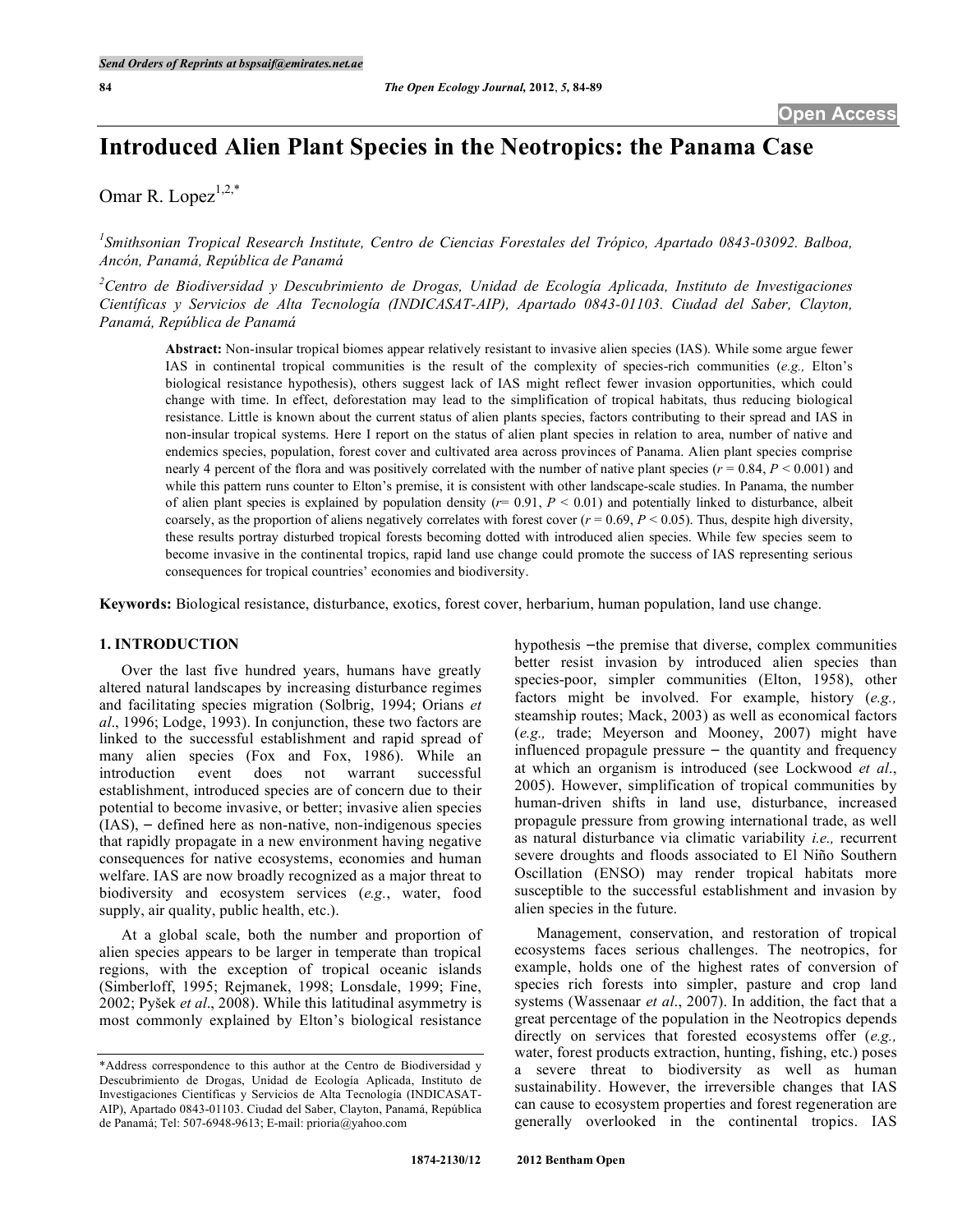|                             | <b>Natives</b> | <b>Endemics</b> | <b>Aliens</b> | Area <sup>1</sup> | Population | Cover <sup>2</sup> | Cultivated <sup>3</sup> | $\frac{0}{0}$<br>Aliens <sup>4</sup> | P. Density <sup>5</sup> | $%$ Cover <sup>6</sup>   | $%$ Cultivated <sup>7</sup> |
|-----------------------------|----------------|-----------------|---------------|-------------------|------------|--------------------|-------------------------|--------------------------------------|-------------------------|--------------------------|-----------------------------|
| <b>Natives</b>              |                | 0.97            | 0.82          | 0.61              | 0.65       | 0.36               | 0.43                    | 0.43                                 | 0.63                    | 0.16                     | $-0.17$                     |
| Endemics                    |                |                 | 0.84          | 0.52              | 0.71       | 0.26               | 0.42                    | 0.41                                 | 0.71                    | 0.18                     | $-0.19$                     |
| Aliens                      |                |                 | -             | 0.46              | 0.94       | 0.23               | 0.25                    | 0.39                                 | 0.91                    | 0.09                     | $-0.19$                     |
| Area <sup>1</sup>           |                |                 |               |                   | 0.35       | 0.86               | 0.19                    | $-0.20$                              | 0.19                    | 0.33                     | $-0.37$                     |
| Population                  |                |                 |               |                   |            | 0.10               | 0.21                    | 0.36                                 | 0.96                    | $-0.04$                  | $-0.11$                     |
| Cover <sup>2</sup>          |                |                 |               |                   |            |                    | $-0.28$                 | $-0.49$                              | $-0.05$                 | 0.65                     | $-0.64$                     |
| Cultivated <sup>3</sup>     |                |                 |               |                   |            |                    |                         | 0.66                                 | 0.22                    | $-0.64$                  | 0.69                        |
| $%$ Alien <sup>4</sup>      |                |                 |               |                   |            |                    |                         |                                      | 0.47                    | $-0.69$                  | 0.73                        |
| P. Density <sup>5</sup>     |                |                 |               |                   |            |                    |                         |                                      | –                       | $-0.09$                  | $-0.03$                     |
| $%$ Cover $6$               |                |                 |               |                   |            |                    |                         |                                      |                         | –                        | $-0.94$                     |
| $%$ Cultivated <sup>7</sup> |                |                 |               |                   |            |                    |                         |                                      |                         | $\overline{\phantom{a}}$ | --                          |

Table 1. Pairwise Correlation Coefficients among Species, Area and Explanatory Variables for all 10 Provinces of Panama. **Significant Correlations (***P<* **0.05) are Shown in Boldface Type**

<sup>1</sup>Province area in km<sup>2</sup>; <sup>2</sup>Forest cover in km<sup>2</sup>; <sup>3</sup>Total cultivated area of main grains (rice, corn and beans) in km<sup>2</sup>; <sup>4</sup>Percentage of alien species in relation to native species; <sup>5</sup>Population density given by the number of habitants by km<sup>2</sup>; <sup>6</sup>Percentage of forest cover remaining in relation to total province area; <sup>7</sup>Percentage of cultivated area in relation to total province.

represents a new challenge for conservation efforts in a region where most of the world's biodiversity and more than one third of the population of the planet resides (Cohen and Small, 1998). But, how common are IAS in the continental tropics? Our limitation to answer question arise, in part, to lack of basic information regarding introduced alien species, their natural history, potential impacts and alternative management strategies in tropical countries and their ecosystems.

This paper aims at reporting on the current status of alien plant species in Panama, Central America. Given its role as an important international trade route for over 100 years (McCullough, 1977; Ruiz et al., 2006), high biodiversity and recent appeal as a major tourist destination (Casado, 2001), Panama has potential as a model country for the study, longterm monitoring and management of introduced alien species in the tropics. I start by examining the abundance of alien species by political provinces in relation to regional scale predictors (i.e., area, total number of native and endemics species). To determine what factors are likely to influence the successful establishment of alien species in Panama, I assess how human population, forest cover, and cultivated area of primary agricultural products (*e.g.,* rice, corn and beans) might predict the number of alien plant species.

## **2. MATERIAL AND METHODS**

#### **2.1. Study Site and Species**

The Republic of Panama lies between 7° and 10° latitude North and 77° and 83° longitude East, comprising a total land area of  $74,927$  km<sup>2</sup>. Information on alien species of Panama was compiled from Correa *et al.* (2004). This report represents the most updated and official list of vascular plants in the Republic of Panama (*i.e.,* voucher specimens at the National Herbarium, University of Panama). The information compiled in Correa *et al.* (2004) provides data on the total number of species (*e.g.,* natives, endemics and aliens) per province. Although the political division of the country has changed recently, most information regarding plant distribution has been obtained and maintained using a system of 9 political provinces, one Indian reservation

 $-Guna Yala$  (formerly known as San Blas) – and the former Canal Zone. Because the former Canal Zone territory actually lies in the provinces of Panama and Colon, I used the fraction of alien species in these provinces represented in the Canal Zone to estimate the number of species to be included as part of the Panama and Colon provinces. It must be noted that there is considerable biases in Herbarium collections (i.e., ignoring 'known' exotic species in favor of native species) as personnel might have prioritize knowledge of native and endemic species over aliens. This might concomitantly promote avoidance of disturbed sites and further underestimation of alien species. While information from Correa *et al*. (2004) does not provide a direct assessment of a species' habitat, occurrence, abundance or distribution, it is our best, albeit coarse, assessment on the status of most alien species in Panama up to 2004.

Information on human population and cultivated area per province was obtained from the Department of Censuses and Vital statistics of the General Comptroller Office of the Republic of Panama (http://www.contraloria.gob.pa/dec/) for the year 2002. Population per province represents the total number of inhabitants in that province. Information on province area and forest cover was obtained from a national report on forest cover and land use of the Republic of Panama (ANAM, 2003) and represents the total area of square kilometers that include some type of forest cover, which includes mature forest, secondary forest and scrubland.

#### **2.2. Statistical Analysis**

A multivariate Pearson's product-moment correlation analysis was performed across variables using both; total and area-standardized data (see results Table **1**). However, to test which of the explanatory variables (*e.g.,* forest cover, cultivated land, and population) best predicts the abundance and proportion of alien species, I used Akaike's Information Criterion (AIC) to select the best suite of explanatory variables from all possible models. AIC is an informationtheoretic approach that allows selection of the most parsimonious model that adequately fits the data –the model with the lowest AIC. This approach is more robust than the traditional stepwise methods for selecting variables to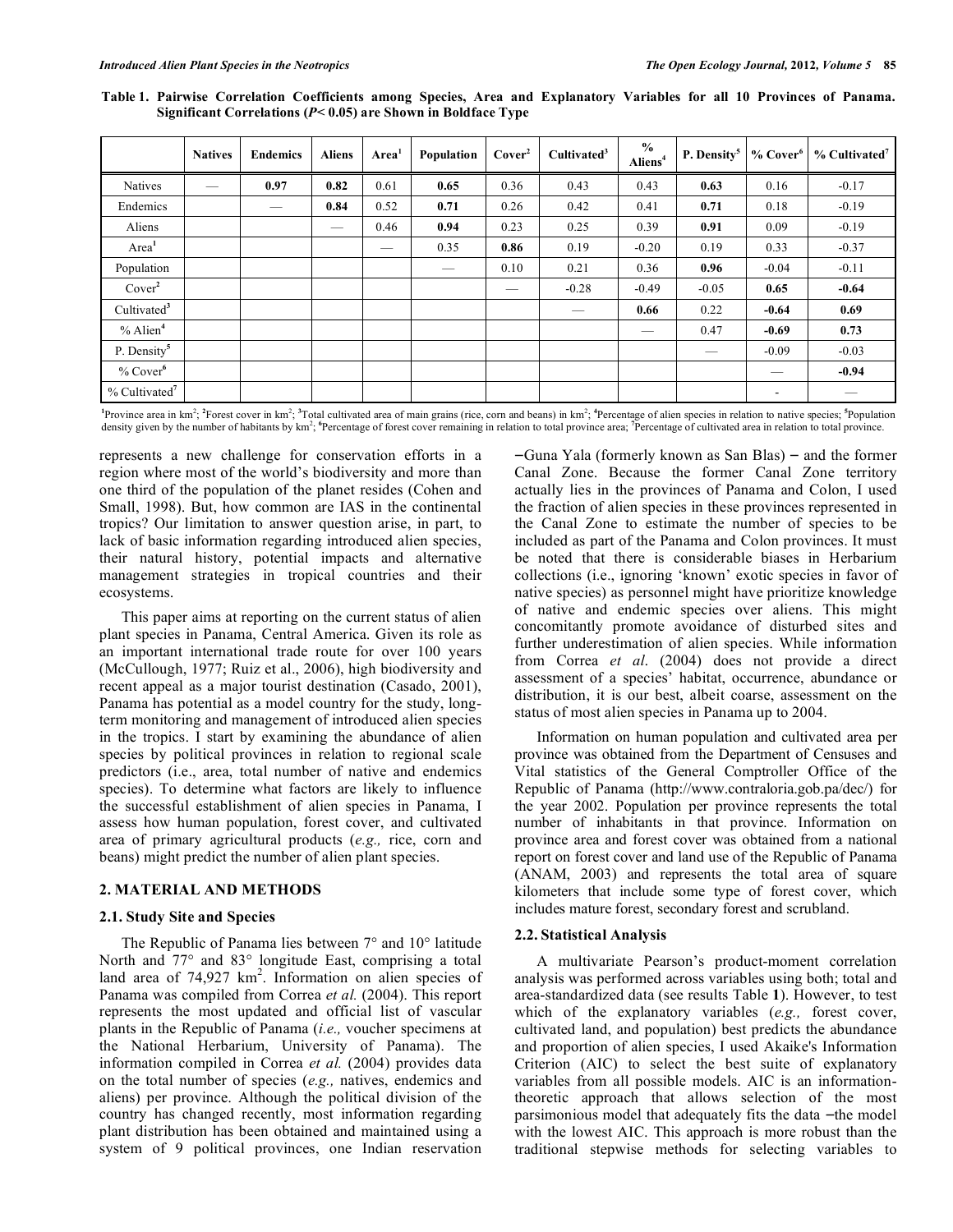

**Fig. (1).** Pearson product-moment correlation between the total number of alien species and native (**A**) and endemic species (**B**), across 10 political provinces of Panama. Each point represent the total number of plant species of each category reported for each province at the National Herbaria summarized by Correa *et al.*, 2004 (see methods section).

include in a model, therefore avoiding the problem of overfitting — and indirectly, collinearity — as it places a penalty on the number of parameters used in the model (see Rushton *et al.* 2004). AIC was applied to a set of *a priori* models where the effect of area is removed. Therefore, explanatory variables are standardized by area across provinces expressing the proportion of alien species [alien species/native species] per province in relation to; the proportion of forest cover [forest cover area/province area in  $km<sup>2</sup>$ ], the proportion of agricultural land [cultivated] area/province area in  $km^2$ ] and population density [habitants/province area in km<sup>2</sup>]. I further applied a correction to the AIC for small sample sizes, termed  $AIC_c$ and compared the models using the estimated delta AIC on the corrected scores termed Δ*i* (Burnham and Anderson 2004). A total of 4 models were used, among which comparison of AIC<sub>c</sub>'s and  $\Delta_i$ 's is reported. All statistical analysis were conducted using R v 2.4.0 (2008).

### **3. RESULTS**

In Panama there are a total of 9,520 species of vascular plants of which 373 are known alien species (*i.e.,* 4%; Correa *et al.* 2004). Alien species was significantly



**Fig. (2).** Pearson product-moment correlation between the total number of alien species vs. population density (**A**) and the proportion of alien species in relation to the remaining forest cover (**B**), across 10 political provinces in Panama. The percentage of aliens represents the total number of alien plant species divided by the total of native species in each province.

correlated with the total number of native and endemic species reported for each political province (Table **1**; Fig. **1A** and **B**,). Pairwise correlation analysis among explanatory variables also reveals that the number of alien species was significantly correlated with population and population density, while the percentage of aliens showed a negative correlation with the proportion of forest cover (Table **1**; Fig. **2A** and **B**,  $r = 0.91$ ,  $P < 0.001$  and  $r = -0.69$ ,  $P < 0.05$ , for population density and the proportion of forest cover, respectively). Although, the relationship between aliens and population density appears to be driven by Panama, a province with nearly 50% of the country's population, once removed from the analysis the relationship remains significant.

The use of the Akaike's Information Criterion reveals that the percentage of forest cover in conjunction with population density generates the most parsimonious (i.e., simplest) model for predicting the proportion of alien plant species across provinces of Panama. That is evidenced by the lowest  $\Delta_i$  value among all competing models (Model<sub>1</sub>  $AIC<sub>c</sub>=29.18$ ; see Table 2). However, the AIC approach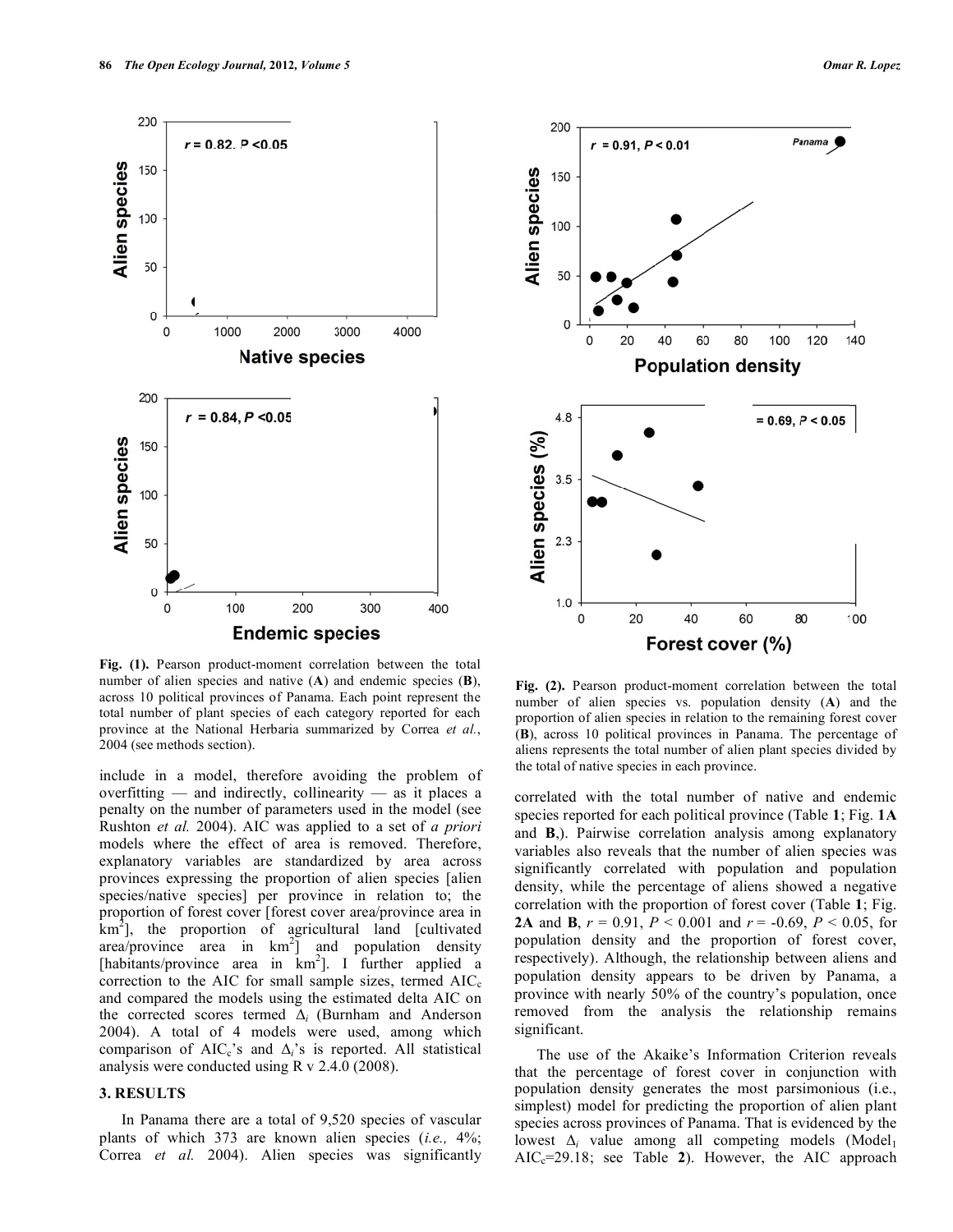Table 2. Corrected Akaike's Information Criterion (AIC<sub>c</sub>) and Delta AIC<sub>c</sub> ( $\Delta_i$ ) Scores for Selected Models. Models 1-4, Represent those where all Explanatory Variables have been Standardized by Province Area to Predict the Proportion of Alien Plant **Species Per Province (see Methods)**

| <b>Model Considered</b>                                       | Df | $AIC_{c}$ | Δ,   |
|---------------------------------------------------------------|----|-----------|------|
| $M_{\perp}$ % Aliens = % Cover + P. Density                   |    | 29.18     | 0.00 |
| $M_2 \gamma_{\text{Aliers}} = \%$ Cover + % Cultivated        |    | 32.78     | 3.60 |
| M 3 % Aliens = P. Density + % Cultivated                      |    | 29.47     | 0.29 |
| M <sub>4</sub> % Aliens = % Cover + % Cultivated + P. Density |    | 32.52     | 3.34 |

Aliens= total aliens, Area= province area in km<sup>2</sup>, Cover= forest cover in km<sup>2</sup>, Cultivated= land of main grains e.g., rice, corn, beans in km<sup>2</sup>, P. Density= number of habitants per km<sup>2</sup>

generates very little resolution between  $Model_1$  and a Model<sub>3</sub> where the proportion of agricultural land and population density become the main drivers for explaining alien species across provinces (Table **2**). Although the great majority of alien species (67.6%) are reported as cultivated either for agriculture, gardening, medicinal or for folkloric use, I found that nearly five percent of all aliens  $(\sim 18$  species) are recognized as invasive elsewhere (see Table **3** for a list of some of these species).

## **4. DISCUSSION**

Across all provinces, alien plant species represent nearly 4 percent of the flora of Panama, ranging from 1.6 to 4.5 percent. These numbers are considerably lower than the global mean value of 16 percent reported in Lonsdale (1999), and that of neighboring Costa Rica, a country with similar plant diversity, geography and demographics, where aliens make up to 10 percent of the flora (Chacón and Saborio 2006). While Costa Rica holds a 3.5 times higher deforestation rate and nearly 11% less forest cover than Panama (estimated for the period 1990-2000; Butler 2009), the discrepancy in the number of aliens may lie on Costa Rica's recent botanical sampling efforts and not in deforestation *per se*. In 1989 Costa Rica launched a national initiative to inventory and catalogue their biodiversity wealth with a particular emphasis on plants. Such efforts might have increased the number of aliens reported; as much as 20% of the flora might have been identified and described in the last two decades (Tangley 1990, Green 2004). Without a thorough inventory it is difficult to assess what total percentage of the flora is alien and which species can be considered invasive, however many alien species occurring in Panama are reported as invasive or problematic elsewhere (Table **3**). Pyšek (2008), has recently emphasized the importance of tracking ornamentals in IAS research programs in order to gain knowledge about "innocuous" species that might become invaders. Thus, our assessment not only underestimates total number of aliens, but underscores a pressing need for base-line research and longterm monitoring on introduced alien species in Panama and the region.

Across all political provinces of Panama, alien species might be better explained in relation to human population density. However, once the explanatory variables are standardized by area, the fraction of remaining forest cover together with population density becomes the most important variables in explaining alien species number. This finding,

together with newly available information on invasive species generated by regional initiatives (Inter-American Biological Information Network 2008) suggests that alien species are becoming widespread across tropical landscapes. Yet, some of the results presented here should be taken cautiously given the potential skewness nature of Herbarium data (see Methods) and the number of observations taken. Despite this, in Panama and Central America for example, many aliens are well known invasives revealing the urgent need to create proficient mechanisms to quantitatively assess, monitor and implement management policies for alien species at the country and regional level.

The scarcity of IAS in continental tropical biomes has been attributed to Elton's biological resistance hypothesis (Elton 1958). This is, high species diversity might increase invasion resistance owing to increased competition for resources *e.g.,* space, light, nutrients, etc. In this study, the number of alien species was found to be positively correlated to the total number of native species. This is congruent with other findings in which species-rich areas support more aliens (Lonsdale 1999, Eriksson *et al.* 2006, Westphal *et al.* 2008; but see Simberloff and Holle 1999). Yet, area might influence habitat heterogeneity and thus underlie this relationship (see Brose 2001), but the limitations of the data (*n*=10) preclude us from detecting a clear pattern. Because population, forest cover and agricultural land may also covary with province area it might be inappropriate to assert that the correlation between alien and native plant species across Panama respond to the effects of area on habitat diversity alone. Alternatively, it is plausible that the competitive mechanism by which Elton's biological resistance hypothesis operates still affects alien species establishment (see Naeem *et al.* 2000).

Disturbance has become increasingly linked to the successful establishment of alien species in their new habitat (Fox and Fox 1986, Peters 2001, Bellingham *et al.* 2005). Thus, is there an indication of human-driven influence (direct or indirect) in the success of alien plant species in Panama? In this study, it appears that human population density significantly contribute to the number and proportion of alien species established in each province. This could be explained via two possible mechanisms. First, given that a great proportion (67.6%) of the alien flora is cultivated, it is therefore expected that humans are significantly contributing to the spread of propagules and seeds of these species across Panama. Although we lack detailed quantitative data linking ornamental species to invasion, we must note that many of them might become invasive. In the Czech republic,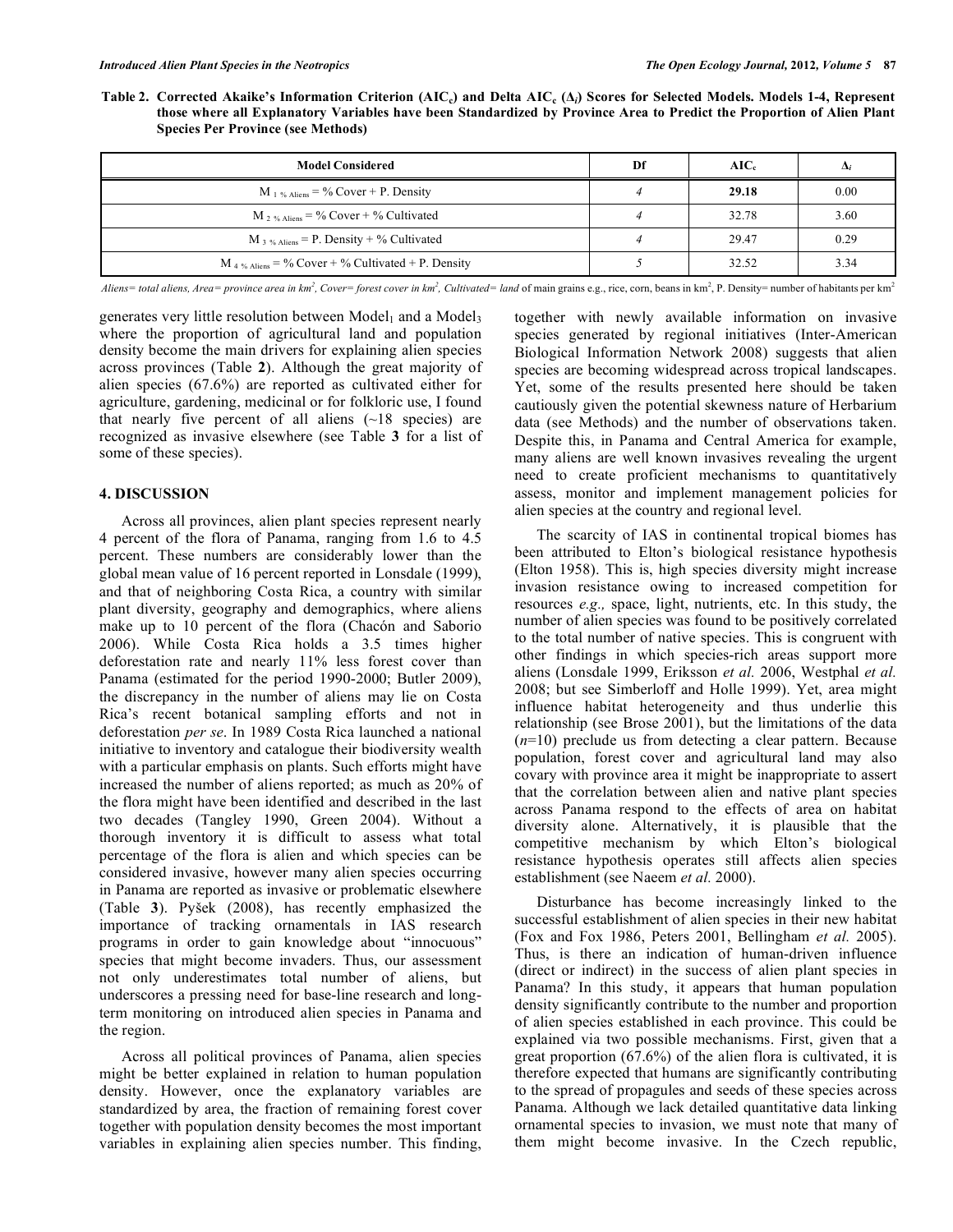Table 3. List of Problematic Alien Plant Species given by Family, Scientific Name, Growth Habit, Uses and Region of Origin Known **to Occur in Panama that have been Reported as Invasive or Problematic Elsewhere. Nomenclature Follows Missouri Botanical Gardens**

| Family           | <b>Species</b>                                | Habit        | <b>Uses</b> | Origin       | <b>Invasive in</b>                                                          |
|------------------|-----------------------------------------------|--------------|-------------|--------------|-----------------------------------------------------------------------------|
| Acanthaceae      | Thunbergia grandiflora Roxb.                  | Vine         | Ornamental  | Asia         | Hawaii <sup>1</sup> , Pacific Islands <sup>2</sup> , Australia <sup>3</sup> |
| Apocynaceae      | Cryptostegia madagascariensis Bojer ex. Dcne. | Woody vine   | Ornamental  | Africa       | $USA4$ , Pacific Islands <sup>2</sup> , Australia <sup>5</sup>              |
| Balsaminaceae    | Impatiens walleriana Hook. F.                 | Herb         | Ornamental  | Africa       | Hawaii <sup>1</sup> , Pacific Islands <sup>2</sup> , USA <sup>4</sup>       |
| Bignonaceae      | Tabebuia heterophylla (DC) Britton            | Tree         | Ornamental  | Caribbean    | Pacific Islands <sup>2</sup>                                                |
| Fabaceae         | Pueraria phaseoloides (Roxb.) Benth.          | Vine         | Fodder      | SE Asia      | Pacific Islands <sup>2</sup>                                                |
| Fabaceae         | Flemingia strobilifera (L.) R. Br.            | Shrub        |             | Asia         |                                                                             |
| Hydrocharitaceae | Hydrilla verticillata (L.f.) Royle            | Aquatic herb | Aquarium    | Africa/Asia  | $USA4$ , Pacific Islands <sup>2</sup> , Autralia <sup>3</sup>               |
| Meliaceae        | Melia azedarach L.                            | Tree         | Ornamental  | SE Asia      | USA <sup>4</sup>                                                            |
| Myrtaceae        | $Syzyzium jambos$ (L.) Alston                 | Tree         | Fruit       | SE Asia      | Hawaii <sup>1</sup> , Pacific Islands <sup>2</sup>                          |
| Oleaceae         | Ligustrum sinense Lour                        | Shrub        | Ornamental  | Asia (China) | USA <sup>4</sup>                                                            |
| Poaceae          | Saccharum spontaneum L.                       | Herb         | not known   | Asia         | Hawaii <sup>1</sup> , Pacific Islands <sup>2</sup>                          |
| Zingiberaceae    | Hedychium coronarium Koenig                   | Herb         | Ornamental  | Asia         | Hawaii <sup>1</sup>                                                         |
| Zingiberaceae    | Alpinia purpurata (Vieill.) K.                | Herb         | Ornamental  | Asia         | Hawaii <sup>1</sup> , Pacific Islands <sup>2</sup>                          |

<sup>1</sup>Hawaiian Ecosystems at Risk 2012, <sup>2</sup>Pacific Islands Ecosystems at Risk 2012, <sup>3</sup>Global Invasive Species Database 2012, <sup>4</sup>US Department of Agriculture 2012, <sup>5</sup>Weeds in Australia 2012.

naturalized ornamentals make more than 50 percent of the IAS (Pyšek *et al.,* 2003). Second, alien species can be linked indirectly through human population pressure on land use changes via forest cover (*i.e.,* deforestation) and increasing need for food (*i.e.,* agricultural land). This is evidenced in the negative correlation between the proportion of forest cover to the proportion of alien plant species established in each province. Thus taken together, anthropogenic dispersal and human-driven forest transformation may facilitate the establishment, spread and potential invasion by naturalized ornamental species.

In the tropics, accelerated land use change, in particular forest transformation into simpler, pasture-like, less diverse systems pose severe threats to biodiversity. Forest cover removal could further erode tropical biome diversity facilitating alien species establishment. As a consequence, one might ask: How does deforestation influence alien species establishment? One possible reason is that forest cover removal facilitates the establishment and spread of alien species by freeing space for establishment. However, freeing of space might carry a twofold effect. First, it allows physical space for plant establishment by eliminating native species giving the new establishing alien species a transitional advantage for resource acquisition and growth without competition (Hobbs 1989). Alternatively, because the great majority of introduced alien species tend to be light demanding species (Fine 2002), it is likely that deforestation also create optimal light availability for fast growth. This has been the case of many invasive species such as *Clidemia hirta* (Melastomataceae), an invasive shrub in peninsular Malaysia that is restricted to light clearings (*i.e.,* gaps) in the forests (Peters 2001). Also plausible, is the idea that forest deforestation and transformation contributes to alien species establishment via "weakening" of the biological resistance (*sensu* Elton 1958), however this remains to be tested as examination of Elton's postulate has not yet been evaluated in non-insular, diverse, tropical systems. Therefore,

conservation and restoration of tropical forests face a new challenge: past, present and future transformation is likely to leave a tropical landscape interspersed with alien species, many of which might become invasive in the near future.

### **5. IMPLICATIONS FOR CONSERVATION**

The present study reports on the distribution of introduced alien species in relation to human population (*e.g*., size and density) and the fraction of forest cover remaining across all political provinces of Panama. While it might be tempting to link successful establishment of alien plant species with invasion, the nature of the data (i.e., coarse, small sample size) prevent us from discerning in what type of tropical habitats invasion is likely to occur as not all tropical habitats — nor all habitats within Panama can be described as high diversity habitats. Nevertheless, the invasive examples given reinforce the need to delineate strategic policies, as well as research priorities to quantitatively asses the status of introduced aliens species at the country and regional level. Detailed, basic research on the status of alien plant species in the tropics is needed in order to confirm whether factors driving invasion patterns in temperate and insular regions also hold for the continental tropics.

## **ACKOWLEDGEMENTS**

I would like to thank Rolando Pérez, Andrés Hernández, Rafael Aizprúa, Krista Lopez-Farris, Ingrid M. Parker, Jim Dalling and two anonymous reviewers for fruitful discussions on alien species and for comments on the manuscript. I am also grateful to Jörn Scharlemann for advice in the statistical analysis. This research was made possible by a grant from the National Secretariat for Science, Technology and Innovation of the government of the Republic of Panama (SENACYT  $-$  PRB-06-007), the support of the Center of Tropical Forest Science at the Smithsonian Tropical Research Institute in Panama and INDICASAT-AIP.